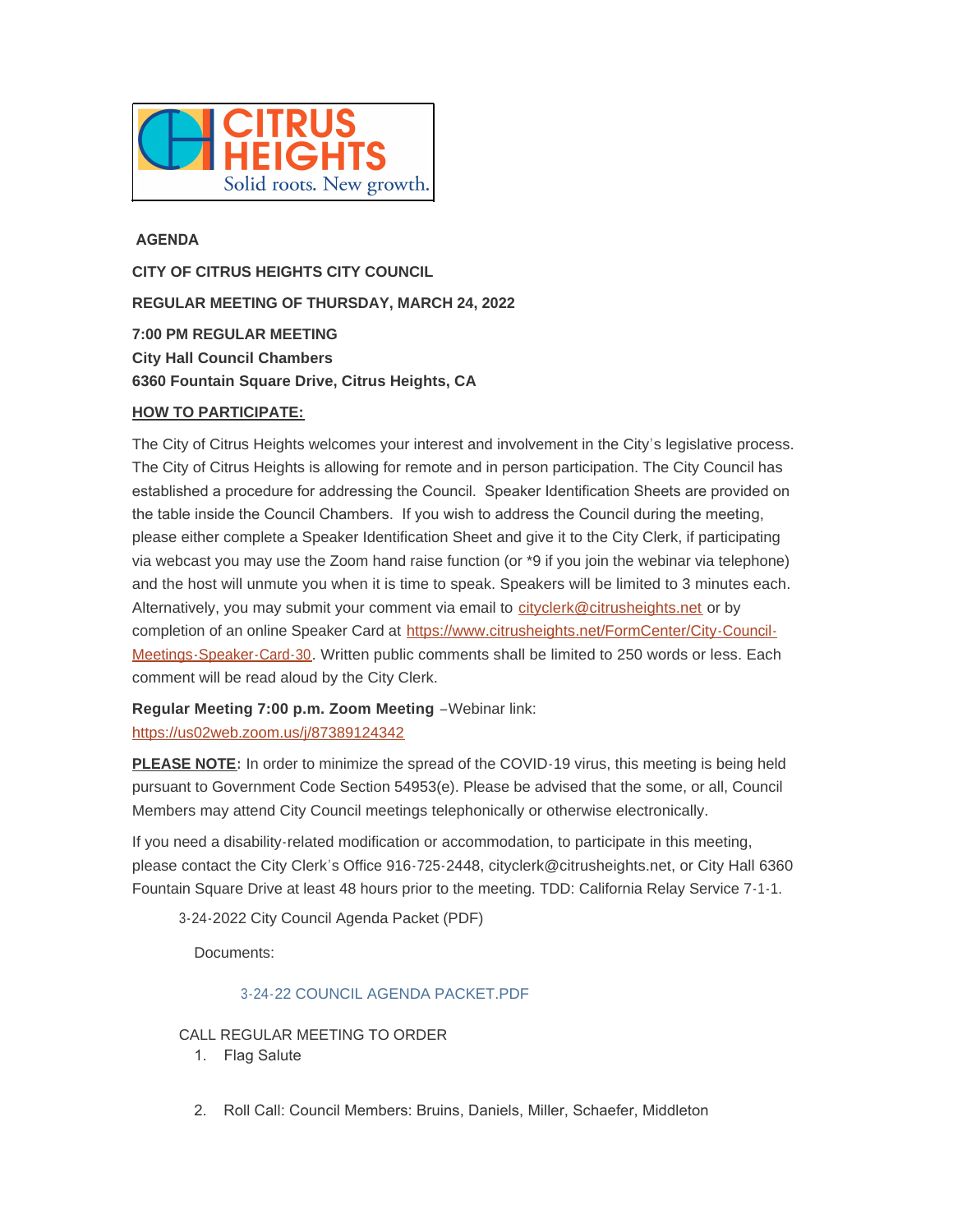3. Video Statement

### APPROVAL OF AGENDA

#### PRESENTATIONS

4. Proclamation Of The City Of Citrus Heights Recognizing The San Juan High School Boys Varsity Basketball Team

5. Propclamation Of The City Of Citrus Heights Recognizing March 2022 As Women's History Month

COMMENTS BY COUNCIL MEMBERS AND REGIONAL BOARD UPDATES

PUBLIC COMMENT

CONSENT CALENDAR

It is recommended that all consent items be acted on simultaneously unless separate discussion and/or action are requested by a Council Member.

6. SUBJECT: Approval Of Minutes

RECOMMENDATION: Approve the Minutes of the Special/ Regular Meeting of March 10, 2022

7. SUBJECT: Declaration Of Surplus Properties – Sayonara Drive STAFF: C. Kempenaar/ A. Bermudez

RECOMMENDATION: Adopt Resolution No. 2022-\_\_\_\_, A Resolution of the City Council of the City of Citrus Heights, California, Declaring Certain Properties on Sayonara Drive as Exempt Surplus Land

8. SUBJECT: Audited Financial Statements And Compliance Report For Transportation Development Act Funds STAFF: R. Prasad

RECOMMENDATION: Accept and File the City of Citrus Heights Transportation Development Act (TDA) Funds Audited Financial Statements and Compliance Report for Fiscal Year Ended June 30, 2021

9. SUBJECT: Resolution Of Opposition To Inadequately Funded State Mandates STAFF: R. Cave/ M. Poole

RECOMMENDATION: Adopt Resolution No. 2022-\_\_\_\_, A Resolution of the City Council of the City of Citrus Heights, California, Expressing Opposition of Inadequately Funded State Mandates

10. SUBJECT: 2021 General Plan Annual Progress Report STAFF: C. Kempenaar/ E. Singer

RECOMMENDATION: Adopt Resolution No. 2022-\_\_\_\_, A Resolution of the City Council of the City of Citrus Heights, California, Accepting the 2021 General Plan Annual Progress Report

11. SUBJECT: AB 481 – Military Equipment Policy For The Police Department STAFF: A. Turcotte / M. Wells

RECOMMENDATION: Introduction of Military Equipment Use Policy and draft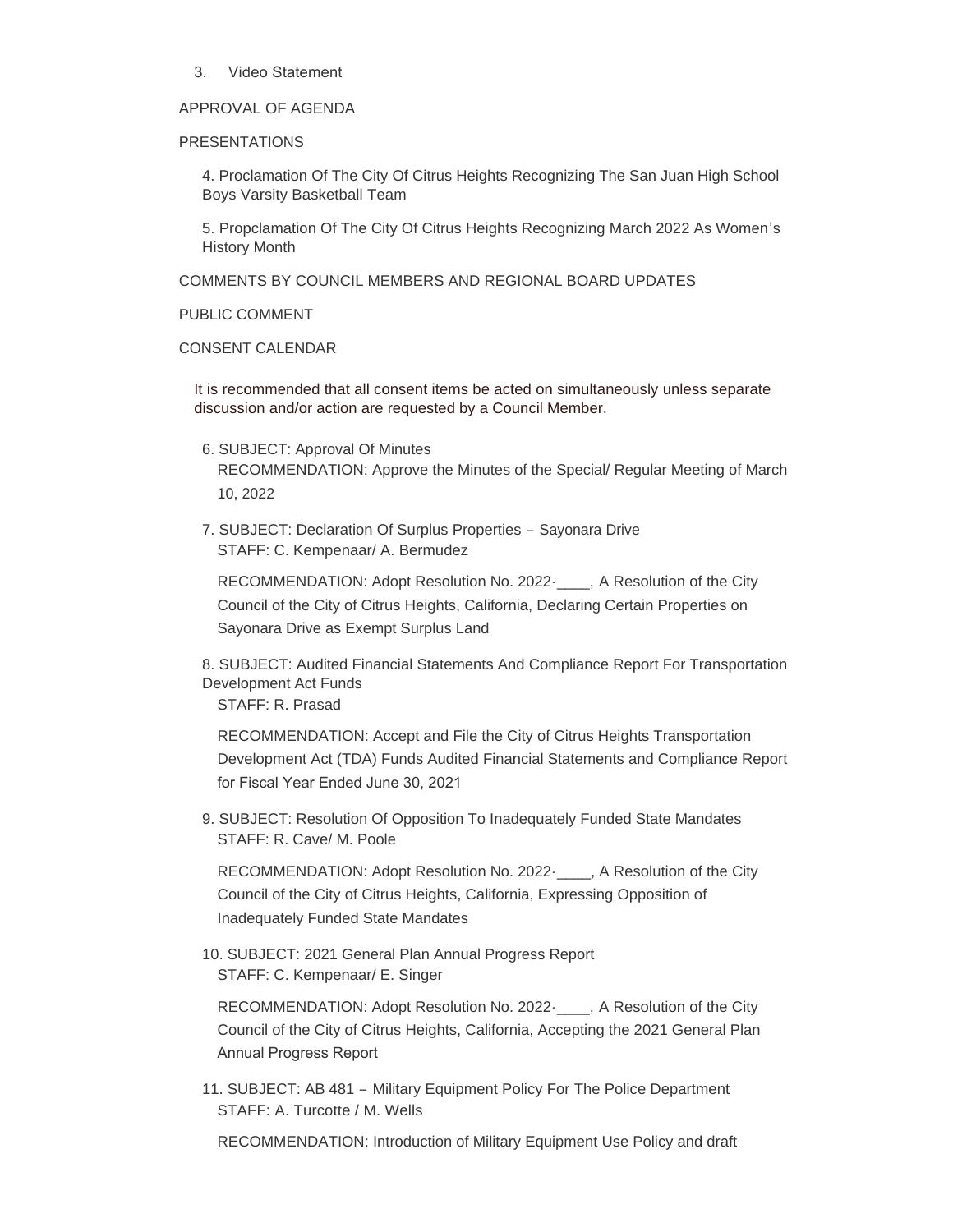ordinance for future consideration at the April 28, 2022 City Council meeting pursuant to AB 481.

#### 7:15 PM PUBLIC HEARING

12. SUBJECT: Public Hearing #4 On The Redistricting Process STAFF: A. Van

RECOMMENDATION: The following is recommended:

a. Hold a public hearing to review the final map and receive public input regarding the composition of district boundaries; and

b. Approve the second reading and adopt Ordinance No. 2022-002, an Ordinance of the City Council of the City of Citrus Heights Adopting a Map Describing Five Council Districts Pursuant to California Elections Code Sections 21600-21609 and Amending Article II of Chapter 2 of the Citrus Heights Municipal Code.

#### PUBLIC HEARINGS

13. SUBJECT: Consolidated Annual Performance Evaluation Report To The U.S. Department Of Housing And Urban Development On Program Year 2021 Community Development Block Grant Funds

STAFF: C. Kempenaar/ S. Cotter/ N. Piva

RECOMMENDATION: The following is recommended:

a. Conduct a public hearing to review the city's Consolidated Annual Performance and Evaluation Report (CAPER) for the Community Development Block Grant (CDBG) 2021 program year; and

b. Adopt Resolution No. 2022 A Resolution of the City Council of the City of Citrus Heights, California, Approving the Consolidated Annual Performance Evaluation Report for Program Year 2021 and Direct Staff to Submit, with Minor Modifications as Necessary, the CAPER report to the U.S. Department of Housing and Urban Development (HUD).

14. SUBJECT: Amendment Business License Ordinance – Short-Term Rentals STAFF: C. Kempenaar/ A. Bermudez

RECOMMENDATION: Introduce for First Reading, Read by Title Only and Waive the Full Reading of Ordinance No. 2022- An Ordinance of the City of Citrus Heights, California, Amending Chapter 22 (Businesses) and Chapter 86 (Taxation) of the Municipal Code and Adding Section 22-451 through 22-460 Regarding Short-term Rentals

#### REGULAR CALENDAR

15. SUBJECT: Resolution Authorizing Payment Of The Outstanding Revolving Line Of Credit Balance And Amending The General Fund Budget For Fiscal Years 2021-22 And 2022-23

STAFF: B. Zenoni

RECOMMENDATION: Adopt Resolution No. 2022-\_\_\_, A Resolution of the City Council of the City of Citrus Heights, California, Authorizing Payment of the Outstanding Revolving Line of Credit Balance and Amending the General Fund Budget for Fiscal Years 2021-22 and 2022-23